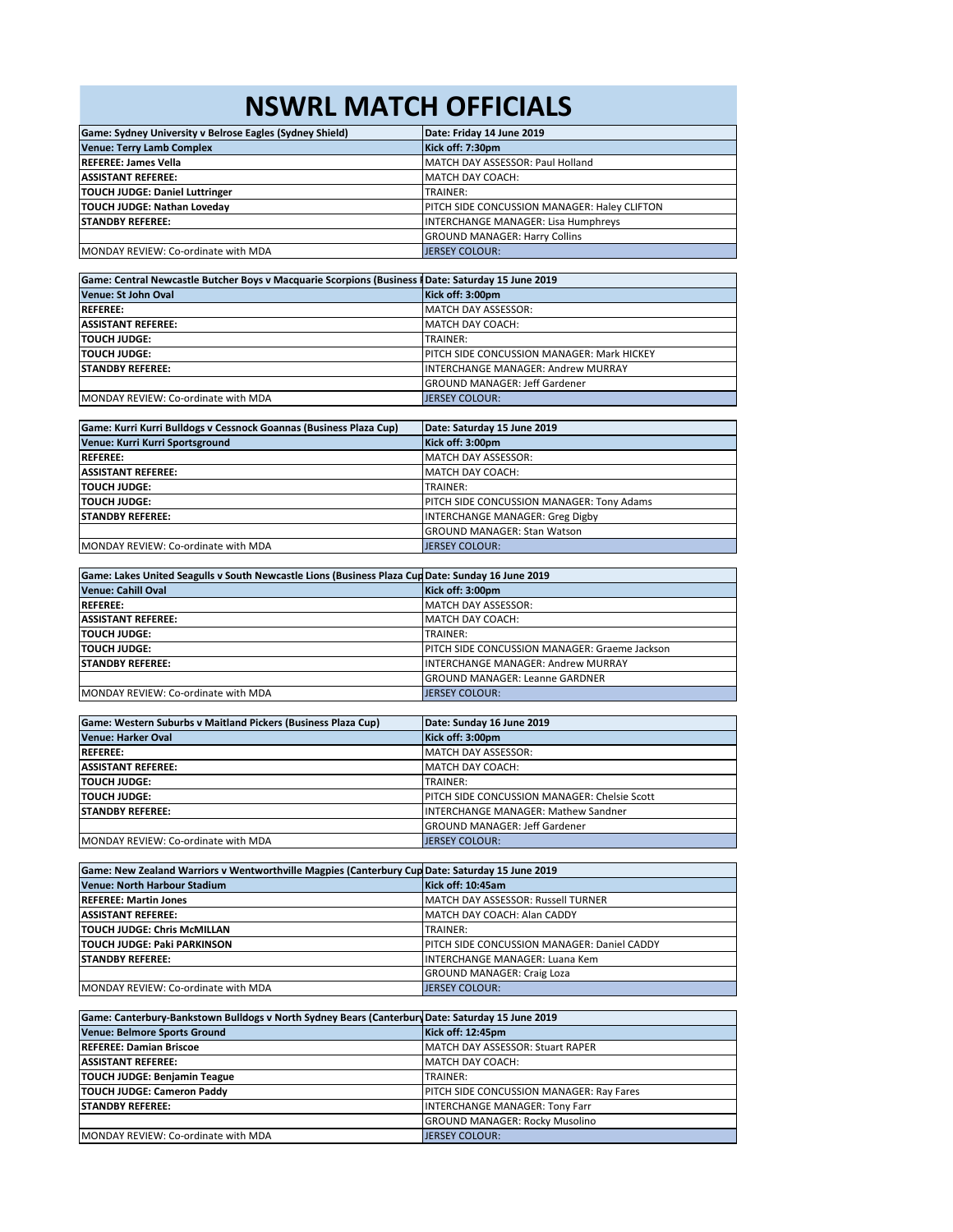| Game: Mounties v Newtown Jets (Canterbury Cup NSW) | Date: Saturday 15 June 2019                        |
|----------------------------------------------------|----------------------------------------------------|
| <b>Venue: Aubrey Keech Reserve</b>                 | Kick off: 3:00pm                                   |
| <b>REFEREE: Damian BRADY</b>                       | MATCH DAY ASSESSOR: Chris Treneman                 |
| <b>ASSISTANT REFEREE:</b>                          | MATCH DAY COACH:                                   |
| TOUCH JUDGE: Joseph Eid                            | TRAINER:                                           |
| TOUCH JUDGE: Jake Sutherland                       | <b>PITCH SIDE CONCUSSION MANAGER: Aaron Hawley</b> |
| <b>STANDBY REFEREE:</b>                            | INTERCHANGE MANAGER: Lionel Brown                  |
|                                                    | <b>GROUND MANAGER: Pierro Favad</b>                |
| <b>IMONDAY REVIEW: Co-ordinate with MDA</b>        | JERSEY COLOUR:                                     |

| Game: South Sydney Rabbitohs v Penrith Panthers (Canterbury Cup NSW) Date: Saturday 15 June 2019 |                                                    |
|--------------------------------------------------------------------------------------------------|----------------------------------------------------|
| Venue: ANZ Stadium                                                                               | Kick off: 3:15pm                                   |
| <b>REFEREE: Darian Furner</b>                                                                    | MATCH DAY ASSESSOR: Paul Kalina                    |
| <b>ASSISTANT REFEREE:</b>                                                                        | <b>IMATCH DAY COACH:</b>                           |
| <b>TOUCH JUDGE: Tim Hannon</b>                                                                   | TRAINER:                                           |
| <b>TOUCH JUDGE: Cameron Mitchell</b>                                                             | <b>PITCH SIDE CONCUSSION MANAGER: Scott Filmer</b> |
| <b>STANDBY REFEREE:</b>                                                                          | <b>INTERCHANGE MANAGER: John JEWISS</b>            |
|                                                                                                  | <b>GROUND MANAGER: Craig Diebert</b>               |
| MONDAY REVIEW: Co-ordinate with MDA                                                              | <b>JERSEY COLOUR:</b>                              |

| Game: Western Suburbs Magpies v Newcastle Knights (Canterbury Cup NJDate: Sunday 16 June 2019 |                                            |
|-----------------------------------------------------------------------------------------------|--------------------------------------------|
| Venue: Campbelltown Stadium                                                                   | Kick off: 1:10pm                           |
| <b>REFEREE: Kieren Irons</b>                                                                  | MATCH DAY ASSESSOR: Alan Shortall          |
| <b>ASSISTANT REFEREE: Matt NOYEN</b>                                                          | MATCH DAY COACH:                           |
| <b>TOUCH JUDGE: Mitchell Stone</b>                                                            | TRAINER:                                   |
| <b>TOUCH JUDGE: Damian Briscoe</b>                                                            | <b>PITCH SIDE CONCUSSION MANAGER:</b>      |
| <b>STANDBY REFEREE:</b>                                                                       | <b>INTERCHANGE MANAGER: Steve Cosgrove</b> |
|                                                                                               | <b>GROUND MANAGER: Penny Morgan</b>        |
| MONDAY REVIEW: Co-ordinate with MDA                                                           | <b>JERSEY COLOUR:</b>                      |

| Game: Blacktown Workers Sea Eagles v St George Illawarra Dragons (CantDate: Sunday 16 June 2019 |                                                    |
|-------------------------------------------------------------------------------------------------|----------------------------------------------------|
| <b>Venue: HE Laybutt Field</b>                                                                  | Kick off: 3:00pm                                   |
| <b>REFEREE: Kasey Badger</b>                                                                    | MATCH DAY ASSESSOR: Russell TURNER                 |
| <b>ASSISTANT REFEREE:</b>                                                                       | <b>IMATCH DAY COACH:</b>                           |
| <b>TOUCH JUDGE: Adam REID</b>                                                                   | TRAINER:                                           |
| <b>TOUCH JUDGE: James Vella</b>                                                                 | <b>PITCH SIDE CONCUSSION MANAGER: Michael Reid</b> |
| <b>STANDBY REFEREE:</b>                                                                         | INTERCHANGE MANAGER: Diane Lumtin                  |
|                                                                                                 | <b>GROUND MANAGER: Rocky Musolino</b>              |
| MONDAY REVIEW: Co-ordinate with MDA                                                             | <b>JERSEY COLOUR:</b>                              |

| Game: Victoria Thunderbolts v North Sydney Bears (Jersey Flegg) | Date: Saturday 15 June 2019                      |
|-----------------------------------------------------------------|--------------------------------------------------|
| <b>Venue: Gosch's Paddock</b>                                   | Kick off: 12:30pm                                |
| <b>REFEREE: Mohammad HUSSAINI</b>                               | MATCH DAY ASSESSOR: Brad LEVY                    |
| <b>ASSISTANT REFEREE:</b>                                       | MATCH DAY COACH:                                 |
| <b>TOUCH JUDGE: Scott GRADY</b>                                 | TRAINER:                                         |
| <b>TOUCH JUDGE: Roger REEVES</b>                                | <b>PITCH SIDE CONCUSSION MANAGER: Greg Mills</b> |
| <b>STANDBY REFEREE:</b>                                         | IINTERCHANGE MANAGER: Brain MICHALOWSKY          |
|                                                                 | <b>GROUND MANAGER: Christopher AVNELL</b>        |
| MONDAY REVIEW: Co-ordinate with MDA                             | JERSEY COLOUR:                                   |

| Game: South Sydney Rabbitohs v Penrith Panthers (Jersey Flegg) | Date: Saturday 15 June 2019                          |
|----------------------------------------------------------------|------------------------------------------------------|
| Venue: Metricon High Performance Centre                        | Kick off: 2:00pm                                     |
| <b>REFEREE: Billy GREATBACH</b>                                | MATCH DAY ASSESSOR: Andrew Gilchrist                 |
| <b>ASSISTANT REFEREE:</b>                                      | <b>IMATCH DAY COACH:</b>                             |
| <b>TOUCH JUDGE: Stephen Bourke</b>                             | TRAINER:                                             |
| TOUCH JUDGE: Joel Mani                                         | <b>IPITCH SIDE CONCUSSION MANAGER: Sean JOHNSTON</b> |
| <b>ISTANDBY REFEREE:</b>                                       | INTERCHANGE MANAGER: Julie Kelly                     |
|                                                                | <b>GROUND MANAGER: Darrin Noon</b>                   |
| MONDAY REVIEW: Co-ordinate with MDA                            | <b>JERSEY COLOUR:</b>                                |

| Game: Parramatta v New Zealand Warriors (Jersey Flegg) | Date: Saturday 15 June 2019                 |
|--------------------------------------------------------|---------------------------------------------|
| Venue: McCredie park                                   | Kick off: 3:00pm                            |
| <b>REFEREE: Joey BUTLER</b>                            | MATCH DAY ASSESSOR: Ken McNaught            |
| <b>ASSISTANT REFEREE:</b>                              | MATCH DAY COACH:                            |
| <b>TOUCH JUDGE: Bradley Kiehne</b>                     | TRAINER:                                    |
| <b>TOUCH JUDGE: Tom Stindl</b>                         | PITCH SIDE CONCUSSION MANAGER: Diane Lumtin |
| <b>ISTANDBY REFEREE:</b>                               | INTERCHANGE MANAGER: Brooke Barlow          |
|                                                        | <b>GROUND MANAGER: Aaron Bur</b>            |
| MONDAY REVIEW: Co-ordinate with MDA                    | <b>JERSEY COLOUR:</b>                       |
|                                                        |                                             |

Game: Canterbury-Bankstown Bulldogs v Roosters (Jersey Flegg) **Date: Saturday 15 June 2019**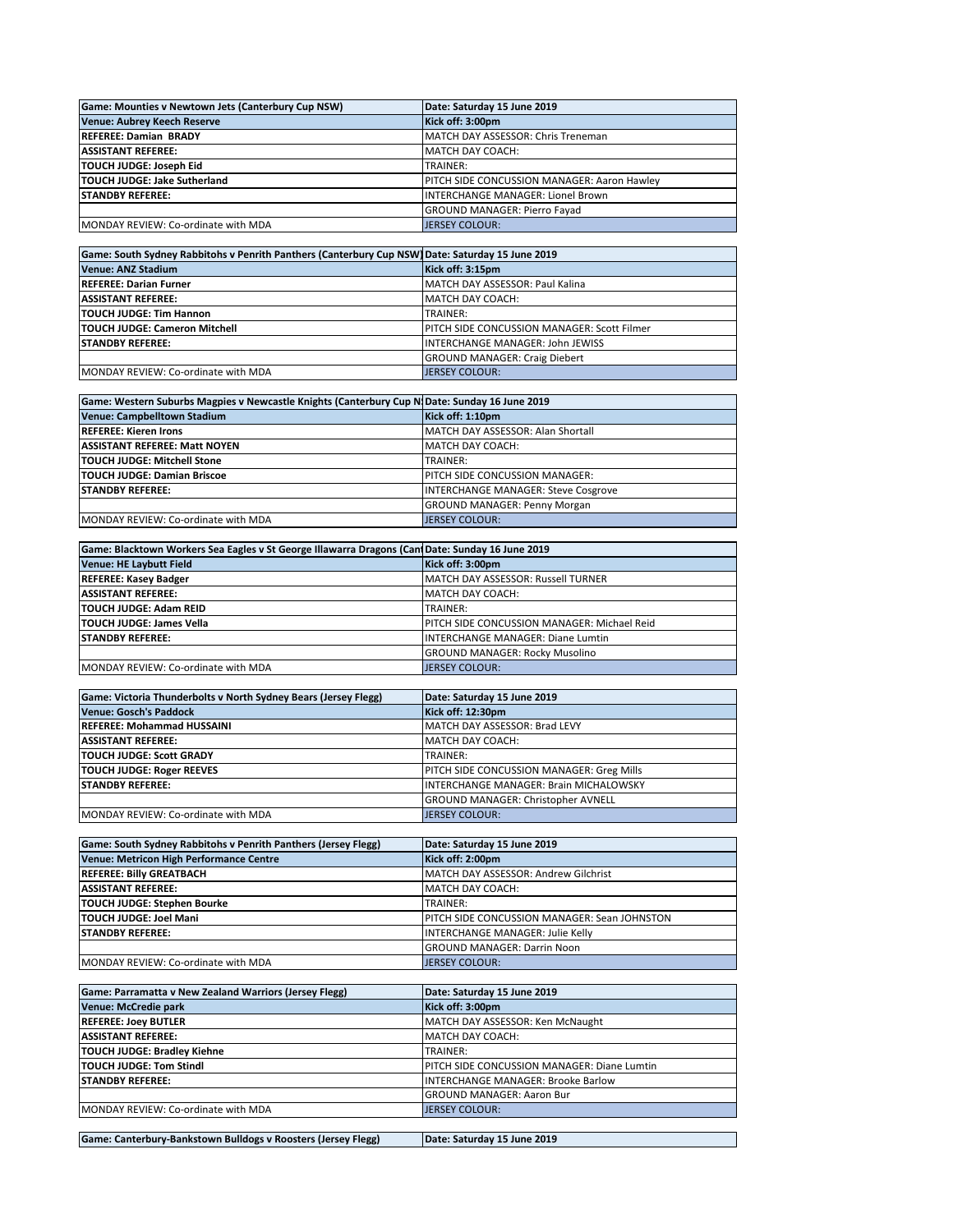| Venue: Belmore Sports Ground        | Kick off: 3:00pm                                 |
|-------------------------------------|--------------------------------------------------|
| <b>REFEREE: Ben McMurrav</b>        | MATCH DAY ASSESSOR: John Woods                   |
| <b>ASSISTANT REFEREE:</b>           | MATCH DAY COACH:                                 |
| <b>TOUCH JUDGE: Charlie Suters</b>  | TRAINER:                                         |
| <b>TOUCH JUDGE: Mitchell Currie</b> | <b>IPITCH SIDE CONCUSSION MANAGER: Rav Fares</b> |
| <b>STANDBY REFEREE:</b>             | <b>INTERCHANGE MANAGER: Tony Farr</b>            |
|                                     | <b>GROUND MANAGER: Rocky Musolino</b>            |
| MONDAY REVIEW: Co-ordinate with MDA | <b>JERSEY COLOUR:</b>                            |

| Game: Manly Warringah Sea Eagles v St George Illawarra Dragons (Jersey Date: Sunday 16 June 2019 |                                                   |
|--------------------------------------------------------------------------------------------------|---------------------------------------------------|
| <b>Venue: Lottoland</b>                                                                          | Kick off: 12:00pm                                 |
| <b>REFEREE: Paul Eden</b>                                                                        | MATCH DAY ASSESSOR: Sean Villa                    |
| <b>ASSISTANT REFEREE:</b>                                                                        | <b>IMATCH DAY COACH:</b>                          |
| <b>TOUCH JUDGE: Toby Holder</b>                                                                  | TRAINER:                                          |
| TOUCH JUDGE: Jimmy Oliveira                                                                      | <b>PITCH SIDE CONCUSSION MANAGER: Julie Kelly</b> |
| <b>ISTANDBY REFEREE:</b>                                                                         | <b>INTERCHANGE MANAGER: John JEWISS</b>           |
|                                                                                                  | <b>GROUND MANAGER: Darryle Alexander</b>          |
| MONDAY REVIEW: Co-ordinate with MDA                                                              | <b>JERSEY COLOUR:</b>                             |

| Game: Canberra v Cronulla (Jersey Flegg) | Date: Sunday 16 June 2019                  |
|------------------------------------------|--------------------------------------------|
| <b>Venue: Raiders Belconnen</b>          | Kick off: 3:00pm                           |
| <b>REFEREE: Kara-lee Nolan</b>           | MATCH DAY ASSESSOR: Josiah West            |
| <b>ASSISTANT REFEREE:</b>                | <b>MATCH DAY COACH:</b>                    |
| <b>TOUCH JUDGE: Daniel Perry</b>         | TRAINER:                                   |
| <b>TOUCH JUDGE: Elijah Fernance</b>      | PITCH SIDE CONCUSSION MANAGER: Tyson Flynn |
| <b>STANDBY REFEREE:</b>                  | <b>INTERCHANGE MANAGER: James Gould</b>    |
|                                          | <b>GROUND MANAGER: Matthew Hall</b>        |
| MONDAY REVIEW: Co-ordinate with MDA      | <b>JERSEY COLOUR:</b>                      |

| Game: Wests Tigers v Newcastle Knights (Jersey Flegg) | Date: Sunday 16 June 2019                     |
|-------------------------------------------------------|-----------------------------------------------|
| Venue: Campbelltown Stadium                           | Kick off: 3:10pm                              |
| <b>REFEREE: Cameron Turner</b>                        | MATCH DAY ASSESSOR: Jeff YOUNIS               |
| <b>ASSISTANT REFEREE:</b>                             | MATCH DAY COACH: Alan Shortall                |
| <b>TOUCH JUDGE: Joseph GREEN</b>                      | TRAINER:                                      |
| <b>TOUCH JUDGE: Ben McMurrav</b>                      | PITCH SIDE CONCUSSION MANAGER: Steve Cosgrove |
| <b>STANDBY REFEREE:</b>                               | <b>INTERCHANGE MANAGER:</b>                   |
|                                                       | <b>GROUND MANAGER: Penny Morgan</b>           |
| MONDAY REVIEW: Co-ordinate with MDA                   | <b>JERSEY COLOUR:</b>                         |

| Game: Blacktown Workers Sea Eagles v Western Suburbs Magpies (Ron MDate: Sunday 16 June 2019 |                                                     |  |
|----------------------------------------------------------------------------------------------|-----------------------------------------------------|--|
| <b>Venue: HE Laybutt Field</b>                                                               | Kick off: 1:00pm                                    |  |
| <b>REFEREE: Clayton Wills</b>                                                                | MATCH DAY ASSESSOR: Peter Filmer                    |  |
| <b>ASSISTANT REFEREE:</b>                                                                    | <b>IMATCH DAY COACH:</b>                            |  |
| <b>TOUCH JUDGE: Adam REID</b>                                                                | TRAINER:                                            |  |
| <b>TOUCH JUDGE: Damian BRADY</b>                                                             | <b>IPITCH SIDE CONCUSSION MANAGER: Diane Lumtin</b> |  |
| <b>ISTANDBY REFEREE:</b>                                                                     | INTERCHANGE MANAGER: Michael Reid                   |  |
|                                                                                              | <b>GROUND MANAGER: Rocky Musolino</b>               |  |
| MONDAY REVIEW: Co-ordinate with MDA                                                          | <b>JERSEY COLOUR:</b>                               |  |

| Game: Asquith Magpies v St Marys (Ron Massey Cup) | Date: Sunday 16 June 2019                       |
|---------------------------------------------------|-------------------------------------------------|
| <b>Venue: Storey Park</b>                         | Kick off: 3:00pm                                |
| <b>REFEREE: Cameron Paddy</b>                     | MATCH DAY ASSESSOR: Scot Murray                 |
| <b>ASSISTANT REFEREE:</b>                         | MATCH DAY COACH:                                |
| <b>TOUCH JUDGE: Cameron Mitchell</b>              | TRAINER:                                        |
| <b>TOUCH JUDGE: Benjamin Teague</b>               | <b>PITCH SIDE CONCUSSION MANAGER: Mark DUNN</b> |
| <b>ISTANDBY REFEREE:</b>                          | INTERCHANGE MANAGER: Lionel Brown               |
|                                                   | <b>GROUND MANAGER:</b>                          |
| MONDAY REVIEW: Co-ordinate with MDA               | <b>JERSEY COLOUR:</b>                           |

| Game: Wentworthville Magpies v Cabramatta (Ron Massey Cup) | Date: Sunday 16 June 2019                            |
|------------------------------------------------------------|------------------------------------------------------|
| <b>Venue: Ringrose Park</b>                                | Kick off: 3:00pm                                     |
| <b>REFEREE: Nathan Loveday</b>                             | MATCH DAY ASSESSOR: Pat REYNOLDS                     |
| <b>ASSISTANT REFEREE:</b>                                  | MATCH DAY COACH:                                     |
| <b>TOUCH JUDGE: Tom Cambourn</b>                           | TRAINER:                                             |
| TOUCH JUDGE: John Woods                                    | <b>PITCH SIDE CONCUSSION MANAGER: Lisa Humphreys</b> |
| <b>ISTANDBY REFEREE:</b>                                   | INTERCHANGE MANAGER: Katie LAWRENCE                  |
|                                                            | <b>GROUND MANAGER: Darrin Noon</b>                   |
| MONDAY REVIEW: Co-ordinate with MDA                        | <b>JERSEY COLOUR:</b>                                |

| Game: Hills Bulls v Mounties (Ron Massey Cup) | Date: Sunday 16 June 2019         |
|-----------------------------------------------|-----------------------------------|
| Venue: Crestwood Oval                         | Kick off: 3:00pm                  |
| <b>IREFEREE: Jake Sutherland</b>              | MATCH DAY ASSESSOR: Daniel Olford |